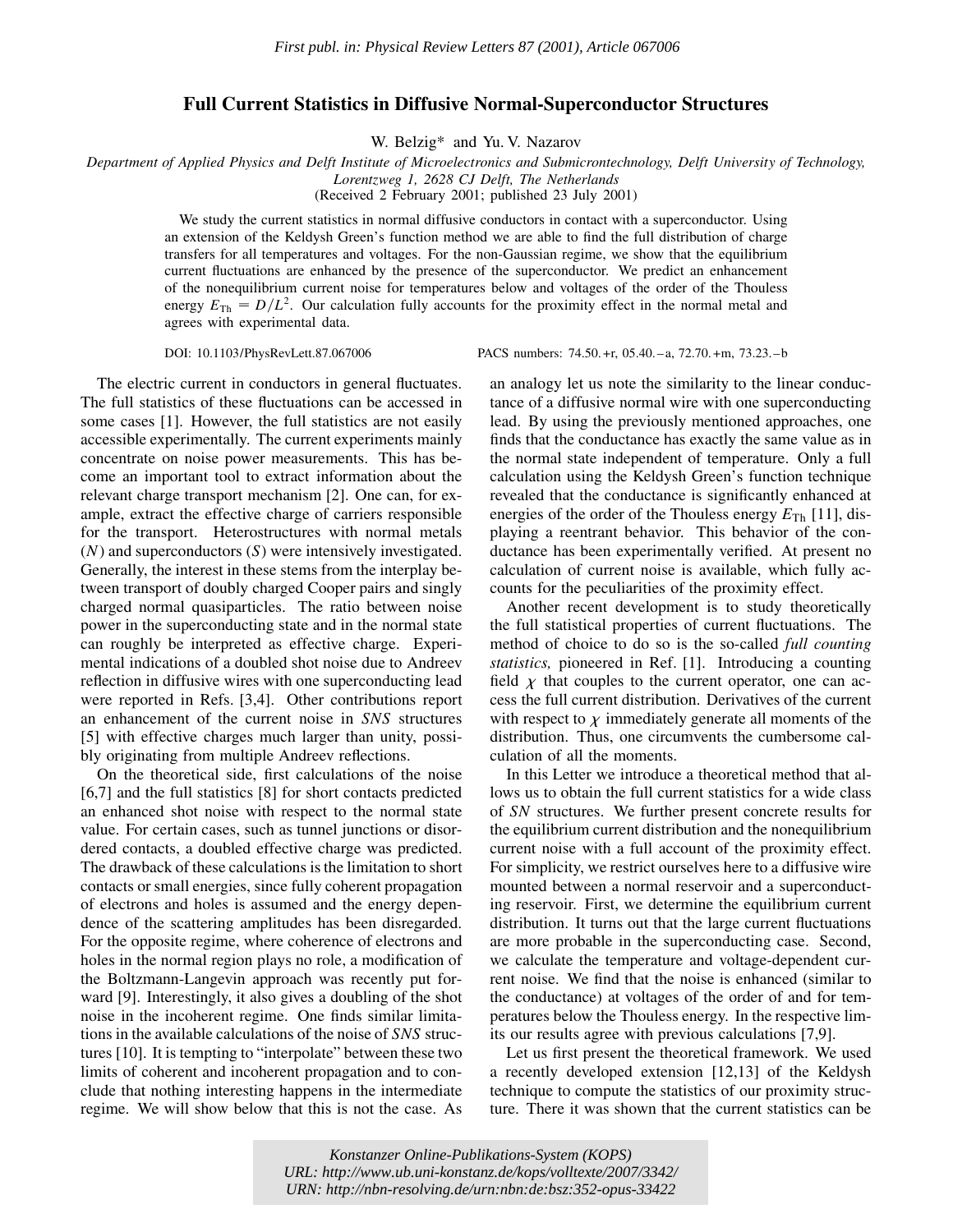obtained by imposing the modified boundary condition on one reservoir's (*L*) Green's function

$$
\check{G}_L(\chi) = e^{(i/2)\chi \check{\tau}_K} \check{G}_L e^{-(i/2)\chi \check{\tau}_K}.
$$
 (1)

Here  $G_L$  is the standard Green's function of a reservoir and  $\check{\tau}_K = \hat{\sigma}_1 \bar{\tau}_3$  is a matrix in Keldysh( $\hat{\tau}_K$ )-Nambu( $\hat{\tau}_K$ ) space. Statistical properties are encoded in the dependence on the counting field  $\chi$ . The current probability distribution is found from

$$
P(I) = \int_{-\pi}^{\pi} d\chi \, e^{-S(\chi) - i\chi I t/e}.\tag{2}
$$

Here *t* denotes the time of observation. The action  $S(\chi)$ can be found from the integration of the  $\chi$ -dependent current

$$
-i\frac{e}{t}\frac{\partial S(\chi)}{\partial \chi} = I(\chi) = \frac{1}{8e}\int dE \,\mathrm{Tr}[\check{\tau}_K \check{I}(\chi)]. \tag{3}
$$

The spectral matrix current in a diffusive wire is given by

$$
\check{I}(\chi) = -\sigma \check{G}(\chi) \frac{\partial}{\partial x} \check{G}(\chi), \tag{4}
$$

where  $\sigma$  is the conductivity. This matrix current has to be found by defining an appropriate circuit. The manual on how to do this can be found in [14]. Note that the only change in comparison to the calculation of the conductance is the modified boundary condition (1). All other relations defining the actual circuit remain unchanged, as long as they are respecting the full matrix structure.

We stress that our approach is not in contradiction with the general scattering matrix approach of Ref. [8]. If one knew the electron-hole scattering amplitudes for the system under consideration, and would not disregard their energy dependence, one could obtain the same result. The characterization of these amplitudes would have to be performed along the lines of Ref. [15]. We also emphasize that the calculation of the full current statistics can be done in a finer, simpler, and more compact way than a separate calculation of its second order perturbation series, i.e., the noise.

Let us now specify our system. A diffusive metal is connected to a normal terminal at one end and to a superconducting terminal at the other end. Inside the mesoscopic wire the quasiclassical transport equations are obeyed [16]. In the normal metal they read

$$
D\frac{\partial}{\partial x}\left(\check{G}(x,\chi)\frac{\partial}{\partial x}\check{G}(x,\chi)\right) = [-iE\bar{\tau}_3,\check{G}(x,\chi)].
$$
 (5)

Here  $D$  is the diffusion constant and  $x$  is the coordinate along the wire, which has a length *L*. Its conductance is  $G_N = \sigma A/L$  (cross section *A*). At both ends the boundary conditions to reservoirs have to be supplied. At the normal end with ideal connection, the Green's function is continuous:  $\check{G}(0, \chi) = \check{G}_L(\chi)$ . The other end is connected to a superconducting reservoir by a contact of negligible resistance, which leads to the boundary condition

 $\check{G}(L, \chi) = \check{G}_R$ . A circuit representation of the system is depicted in the inset of Fig. 1.

In a normal reservoir (which we will consider in the rest of the paper)  $\check{G}_L$  is given by

$$
\check{G}_L = \begin{pmatrix} \bar{\tau}_3 & \bar{K} \\ 0 & -\bar{\tau}_3 \end{pmatrix},
$$
  
\n
$$
\bar{K} = 2 \begin{pmatrix} 1 - 2f(E) & 0 \\ 0 & 1 - 2f(-E) \end{pmatrix}.
$$
 (6)

The distribution function at voltage *V* and temperature *T* is given by  $f(E) = [\exp[(E + eV)/T] + 1]^{-1}$ . A superconducting reservoir at zero voltage is described by √ !

$$
\check{G}_R = \begin{pmatrix} \bar{R} & (\bar{R} - \bar{A}) \tanh(E/2T) \\ 0 & \bar{A} \end{pmatrix}.
$$
 (7)

Advanced and retarded Green's functions in (7) possess the structure  $\bar{R}(\bar{A}) = g_{R,A}\bar{\tau}_3 + f_{R,A}\bar{\tau}_1, f_{R,A} = i\Delta/[(E \pm \Delta)]$  $(i\delta)^2 - \Delta^2$ <sup>1/2</sup>, and *g<sub>R,A</sub>* following from the normalization condition  $f^2 + g^2 = 1$  in a standard BCS superconductor.

Let us briefly comment on the numerical procedure of the solution. It is most convenient to solve the matrix equation (5) directly. For this purpose the diffusive wire is represented by a discrete set of *n* nodes, each represented by a Green's function  $\tilde{G}_k$  connected in a series by tunnel junctions of conductance  $g = (n + 1)G_N$  [14]. The matrix current between two neighboring nodes is then given by  $\check{I}_{k,k+1} = \frac{g}{2} [\check{G}_k, \check{G}_{k+1}]$ . The right-hand side of (5) has



FIG. 1. Equilibrium current distribution. The case, when the superconducting terminal is normal (solid line), does not depend on the Thouless energy. In the superconducting state the distribution depends on  $E_{\text{Th}}$ . At low temperatures (dashed curve) large fluctuations are enhanced in comparison to the normal state. This trend continues at temperatures above  $E_{\text{Th}}$  (dotted curve). The deviations occur in the regime of non-Gaussian fluctuations. Note that the equilibrium noise is the same in all cases. The inset depicts our model system.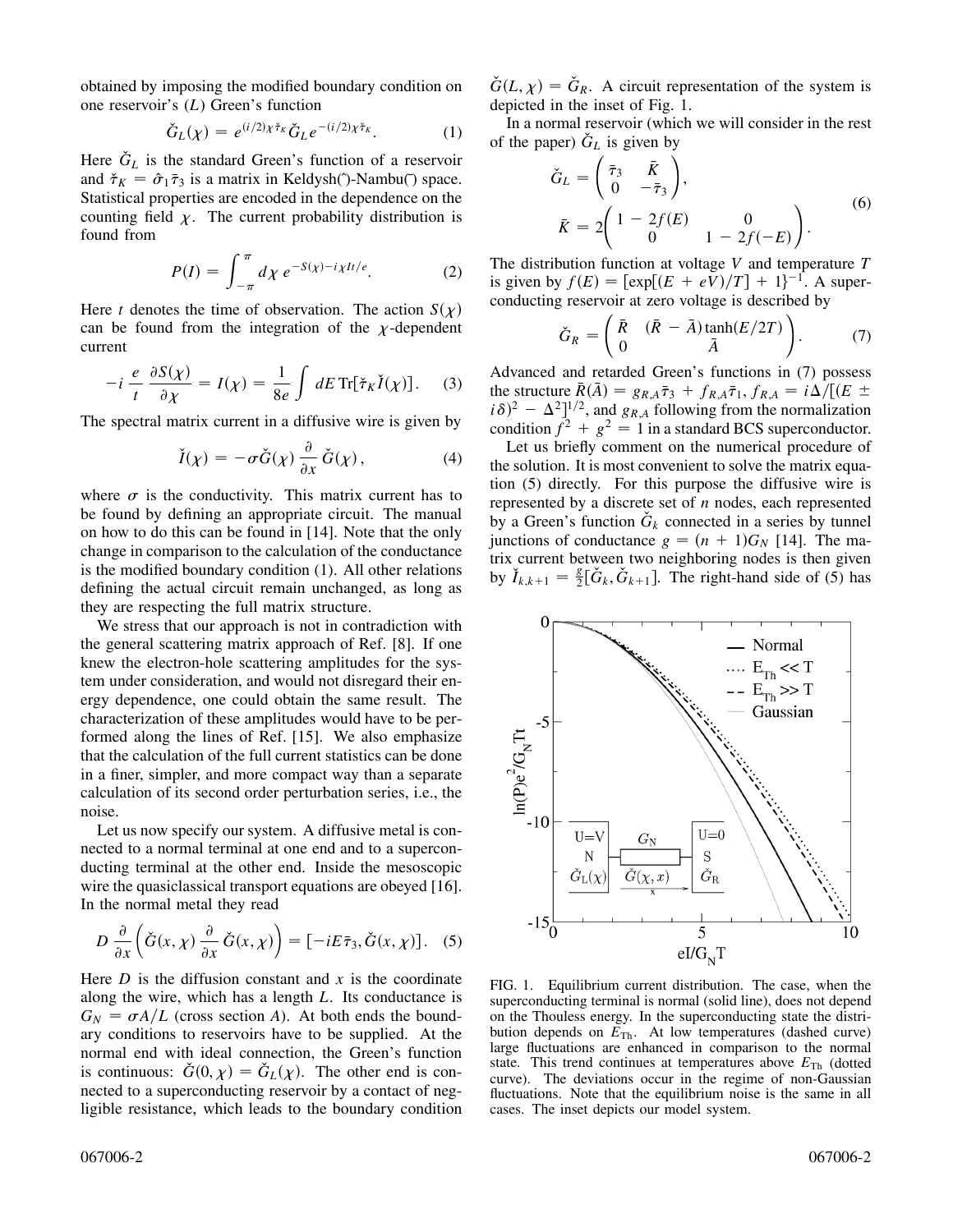a similar form and is represented as a "decoherence" terminal [with a Green's function  $\ddot{G}_{\text{dec}} = -i2(E/nE_{\text{Th}})\bar{\tau}_3$ ] connected to each node. The matrix current conservation for node *k* follows from discretizing Eq. (5) and reads  $[g(\check{G}_{k+1} + \check{G}_{k-1}) + \check{G}_{dec}, \check{G}_k] = 0$ . The resulting set of equations for the nodes' Green's functions is then solved by iteration.

As a first application, we study the distribution of current fluctuations in equilibrium. We therefore put  $V = 0$ and find the solution of the above equations for different values of  $\chi$ . We evaluate the integral over  $\chi$  in (2) in the saddle point approximation, we take  $\chi$  as complex and expand the exponent in (2) around the maximum. The integral then yields  $P(I) \approx \exp[S(\chi) - \chi It/e]$ , which we plot implicitly as a function of  $I(\chi)$ . To extract generic fluctuation properties of the proximity effect we set here  $\Delta \gg T, E_{\text{Th}}.$ 

Results of this calculation are displayed in Fig. 1. The current *I* is normalized by  $G_N T / e$ , and  $\ln P(I)$  is plotted in units of  $G_N T t / e^2$ . The solid line shows the distribution in the normal state, which does not depend on the Thouless energy. In our units, this curve is consequently independent of temperature. In the superconducting state the Thouless energy does matter, and the distributions depend on the ratio  $E_{\text{Th}}/T$ . We observe that large fluctuations of the current in the superconducting case are enhanced in comparison to the normal case, and in both cases are enhanced in comparison to Gaussian noise. For comparison we plotted the Gaussian distribution  $\sim \exp(-tI^2/4G_NT)$ of the current measurements, owing to the fact that the conductance is the same in all cases. The differences between the normal and the superconducting state occur in the regime of non-Gaussian fluctuations.

Let us now turn to the nonequilibrium current noise as the second application. Previous results can be summarized in two statements. At temperatures larger than an applied voltage the wire displays the usual thermal noise  $S_I(T \gg eV) = 4G_N T$  in accordance with the fluctuation-dissipation theorem. Note that in a calculation, which neglects the proximity effect, the conductance of the normal wire is equal to the normal state conductance  $G_N$ independent of voltage or temperature. For large voltages  $eV \gg T$ , on the other hand, the shot noise  $S_I(T \ll V)$  $(4/3)eG_NV$  is doubled in comparison to the normal state value  $(2/3)eG_NV$ . As discussed previously these results do not depend on coherence between electrons and holes. Consequently the Thouless energy plays no role. However, this cannot be true, since the conductance is enhanced by approximately 10% at energies of the order of  $E_{\text{Th}}$ . In the following we will show that the proximity effect indeed changes the nonequilibrium noise of the system.

Because of its importance in the following discussion, we have depicted the differential resistance of the proximity wire in the inset of Fig. 2. It displays the famous reentrance behavior [11]; i.e., starting from the normal state resistance at zero voltage a minimum at energies of



FIG. 2. Differential noise and conductance. Temperature and voltages are in units of  $E_{\text{Th}}$ . The main plot shows our results for the differential noise together with experimental data from Kozhevnikov *et al.* [4] and the result of the Boltzmann-Langevin approach (grey lines). The inset shows the differential resistance. Line styles and horizontal axis correspond to the main plot, the small circles showing the corresponding experimental data of Kozhevnikov *et al.* [4]. At zero temperature, both differential noise and resistance show a reentrant behavior, featuring a distinct bump at voltages of the order of  $\approx 5E_{\text{Th}}$ . A finite temperature tends to smear this signature of the proximity effect, but an enhancement above the Boltzmann-Langevin result is still clearly visible. Comparison with the experimental data [17] shows a good qualitative agreement for  $T \approx 0.25E_{\text{Th}}$ , which corresponds to the experimental value. Note that our results have no adjustable parameter.

the order of several  $E_{\text{Th}}$  occurs. Above the minimum it decays slowly to the normal state value as  $\sim (E_{\text{Th}}/E)^{1/2}$ . Therefore, the Thouless energy is the central quantity in the physics of the proximity effect. The disagreement of the theory and the experimental data from Kozhevnikov *et al.* [4] may possibly result from heating effects, not accounted for in the theoretical calculation.

Using the method developed in [12,13], we are able to take the coherence between electrons and holes fully into account. We have to solve the Usadel equation (5), taking into account the boundary condition (1). Then, the current noise power is given by

$$
S_I = 2ei \frac{\partial I(\chi)}{\partial \chi} \bigg|_{\chi=0} . \tag{8}
$$

There are two ways to attack this problem. One way to determine the noise is to expand the Green's functions and Eq. (5) to first order in  $\chi$  and thus to obtain an equation for the noise. The other way is to solve the full matrix equations and perform the differentiation in (8) numerically.